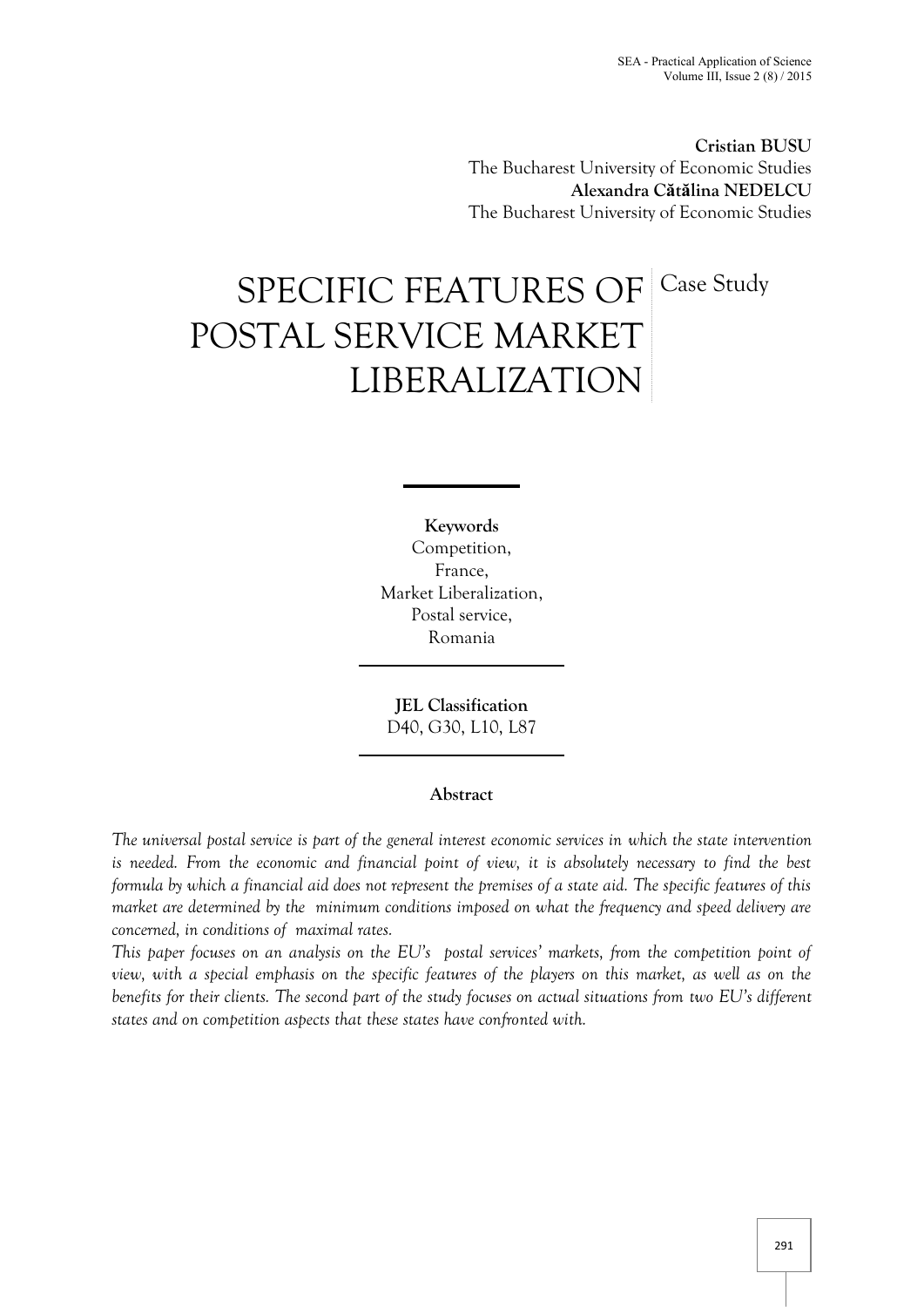#### **Introduction**

In the case of postal sector, consumers are more and more determined in exerting their rights and interests. At international level, the competition determines different companies, that use postal services, to seek better price offers, comparable to those that their competitors take advantage of. Traditional postal services are deeply affected by new technologies, such as electronic mail or e commerce. These evolutions have caused concerns regarding the future of these services, next to concerns on labor force employment and economic and social cohesion, having in view the growth of the unemployment rate and the reducing of related budgetary funds, especially in the last years of the economic crisis, 2009-2012. The economic importance of the postal services is considerable, especially the one of the universal postal service. Starting from these premises, it is necessary that the state uses the right instruments or takes those measures that would allow the modernization and development of general interest services, to the extent to which these services have an important contribution to life quality improvement.

As presented in Figure 1, Kleindorfer and Syirmay (2009) have clearly summarized the main points of liberalisation in the EU countries.

The current trend on the postal services' national markets is determined by the process of complete liberalisation which led to a market reconfiguration (Lăzărescu, 2011). This trend is supported by previous examples that have revealed the multiple, positive effects of this process on consumers. In this context, the examples of Germany, Holland, France or Geat Britain, on the complete liberalisation of postal services' markets are clear, highlighting the positive effects of these measures on the users of such services, and implicitly on the final consumer. Liberalised market leads to challenges that affect both providers and public regulatory authorities (Calzada et al, 2009).

## **European Postal Markets**

The purpose of EU regulations on postal services is to give homogeneityto the practices from the Member States. As it has been anticipated, the cases' diversity has not allowed a unitary implementation, there was instead a gradual implementation, according to the economic situation of each country. Providing support to these markets, from each country, should be done according to the volume of postalsendings and the specific features of the region where deliveries are made.

Fighting against monopoly position of the well established service providers takes time and creating competition on the postal market is difficult. In Germany, for example, competition became effective, in the moment when a

consortiumof 91 independent firms was created (Hermann, Brandt and Schulten, 2008, as cited by Flecker and Hermann, 2010).

In Austria, private companies were disadvantaged because their access to mailboxes was prohibited, the traditional provider offering most of the postal services. (Hermann, Brandt and Schulten, 2008, as cited by Flecker and Hermann, 2010).

In the United Kingdom, the postal services' market is at the end of a period characterized by long, structural modifications, following community regulations and the evolution of advanced communication technologies. (Cazals et. al, 2010).

In Germany, the monopoly of the operator Deutsche Post was broken, after the liberalisation that took place in 2008 – the market opened to new private companies, also for mail deliveries. (Baumann and Friehe, 2011)

The Estonian market was liberalised in 2009 and it ranked the 5th place in the EU in taking this decision. The monopoly exerted by the Estonian postal service was finally broken and the market opened to small and medium sized companies – this led to an authentic competition that had positive effects on the consumers. (Sepp and Ernits, 2012).

In 2011, Italy liberalised the postal market, so that a new era begun for the companies in this field (Sund, 2011). The mechanism of financial support for the operators on postal services' market relies on subsidies, including crossed subsidies from the profits of other economic operators, in particular of those from financial, insurance fields or of those that provide value-added deliveries. (Comandini and Mazzarella, 2011)

#### **Universal Postal Service Market Liberalisation – Case study on France**

As we have demonstrated above, it is obvious that the liberalisation has positive effects on consumers/users of postal services, although the experience of the Member States that had undergone this process showed that there is a high pressure coming from the unions that fight against all the negative effects on labour force, caused by this process. Dismissing employees, from large, national state-owned companies, represents a major reason of concern for the unions, as well as a social problem that the governs of those states had to confront with. It is representative the case of France, which we will present in the following.

In 2011, the investigation was finally over, by issuing the Commission Decision of 23 October 2001 on the lack of exhaustive and independent scrutiny of the scales of charges and technical conditions applied by La Poste to mail preparation firms for access to its reserved services, notified under document no. C(2001) 3186. In this document, the European Commission concluded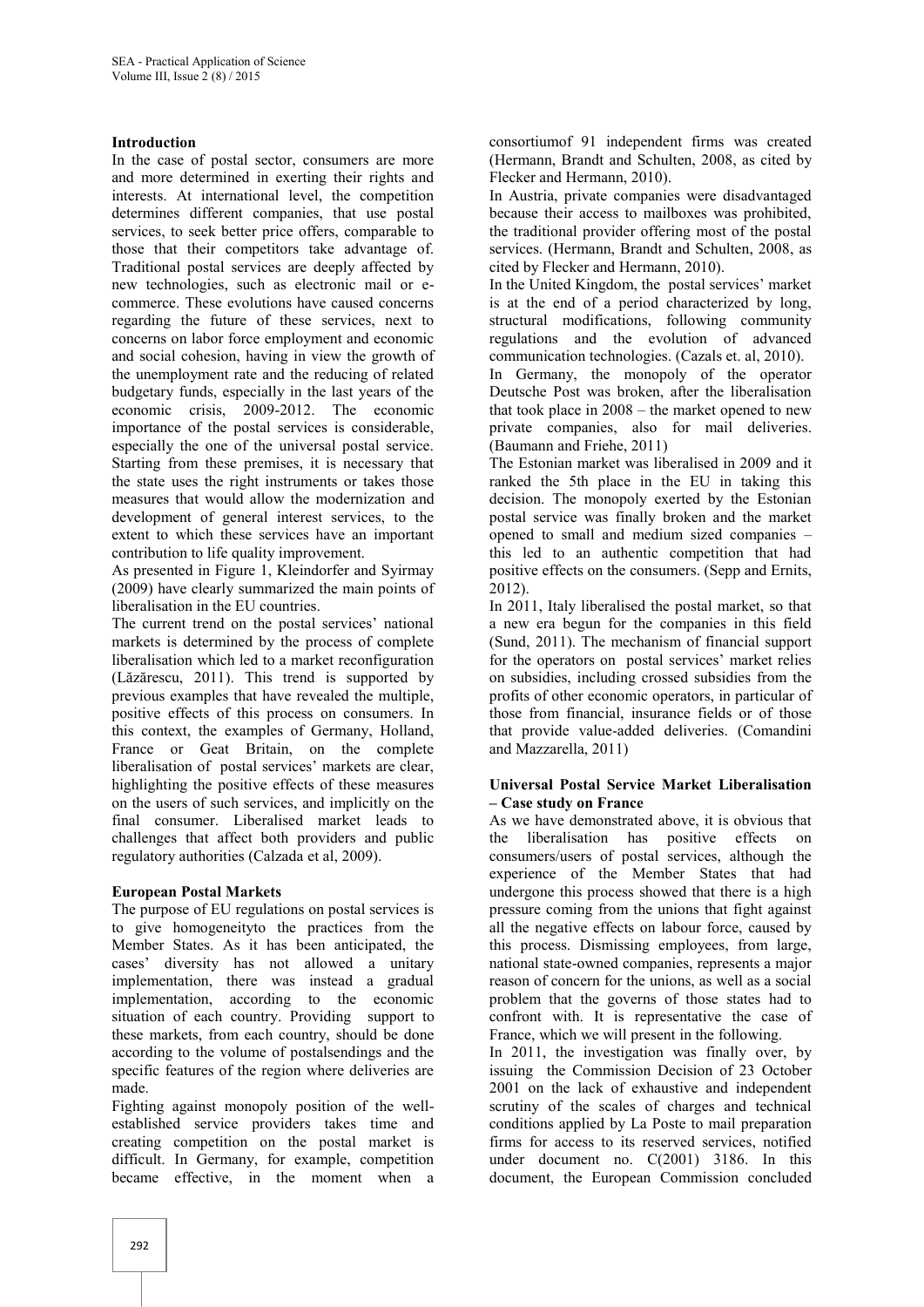that the measures by which national French provider, La Poste, had preferential, discriminating rates represent abusive measures, in relation to contractual partners on the postal services' market. Due to the fact that these measures had been granted on discriminating basis from the financial resources of France, these had been considered as state aid. By its decision, the Commission determined France to provide equal, undiscriminated access to all economic operators on basic postal services' market. In the same time, the Commission referred to the need of supervising La Poste activities, by an independent, unrelated institution.

Following the Commission's Decision, the French state gradually initiated the liberalisation process. If in 2003, the French state had created the necessary premises for opening competition in the case of correspondence services, over 100 g, in 2006 the market was liberalised for all letters that had more than 50 g, standard weight. Even so, France prostested a lot, asking repeatedly the delay of the deadline by which the national legislation had to be harmonised with the European one. Confronted with the pressure of privatising the national company, on one hand, and the unions' opposition, on the other one, the French government transformed this national company into a limited liability company, still state-owned. Nowadays, at international level, La Poste ranks the third place, as a major national, economic operator.

The economic aspects of the activity of La Poste also cover other components that refer to social responsibility and whose optimization might affect the prices. Just like in the case of other companies from this field, the current activity is consuming paper and represents a source of pollution. (Boldron et al, 2010).

## **Specific Features of Romanian Market in the Context of Globalisation**

From the point of view of the number of postal sendings per capita, the Romanian postal market is among the smallest ones from the EU. Yearly, in Romania there are registered approximately 30 postal sendings per capita, which represent only 64% of the volume of deliveries, registered in the Member State with the lowest level of annual sendings, as reported in 1992 (when the Green Paper on Postal Services was issued). More than that, the market is concentrated mainly near the capital city, in contrast with the rural area (Dieke et al, 2009).

At national level, the Romanian state granted exclusive or reserved rights to Posta Română (Romanian Post), as an universal service provider (ANCOM's decision no. 88/2004), due to its infrastructure and possibility of providing the users with an easy access to the postal network, which later led to a monopoly of the market, in the case of

some specific traditional, postal services. In 2007, Romania became a Member State with full rights and obligations and had to comply with all the measures adopted by the postal directives. Having as an overall aim setting common rules for the development of the postal service and improving the quality of it, as well as gradual opening of markets to competition, in a controlled way, the last postal directive, adopted in 2008, demands each Member State to put an end to the monopoly created by granting reserved rights to a unique, national provider. The deadlines for harmonisation are distinctly specified for each state, in the case of Romania this was 31st of December 2012.

The objective of the internal market - supporting the competitiveness of European economy, in a more and more competitive world and provide the consumer with the possibility of choosing between more offers, better quality and smaller prices – represents the final objective of the European package of measures. This objective cannot be fulfilled immediatly. Unlike the Founding Member States that had enough time for transposing and implementing the EU legislation, the new Member States had at their disposal a semnificantly reduced period of time, a developing infrastructure and a relatively limited budget.

Guaranteeing postal service as an universal service, on long term, means that the Member States have to comply to a minimum harmonised standard of the universal service which means a high quality service on their whole territory, with guaranteed, regular distributions and reduced, accessible prices. Actually, this means collecting, transporting, sorting and delivering letters and, within some weight and price range, catalogues and packages. In the same time, the universal postal service includes registered sendings and the ones with declared value; these apply both to internal and external correspondence. The principles on which these services rely on are: confidentiality, impartiality, equal treatment, as well as adaptability.

Actually, Poşta Română, as an universal service provider, must provide postal services, from the universal service range, such as collecting, sorting, transporting and delivering postal sendings, on the whole territory of Romania, delivering packages, registered letters' service that includes the declared value sending service (under certain conditions of weight, location, etc.)

In order to financially support the universal service, a part of it may be reserved to the service providers. So, the Member States may grant exclusive rights in providing postal services, only to the extent that is necessary for guaranteeing the maintenance of the universal service over a given period of time. Any additional funding, asked for supporting the universal service, means setting some obligations to the economic agents in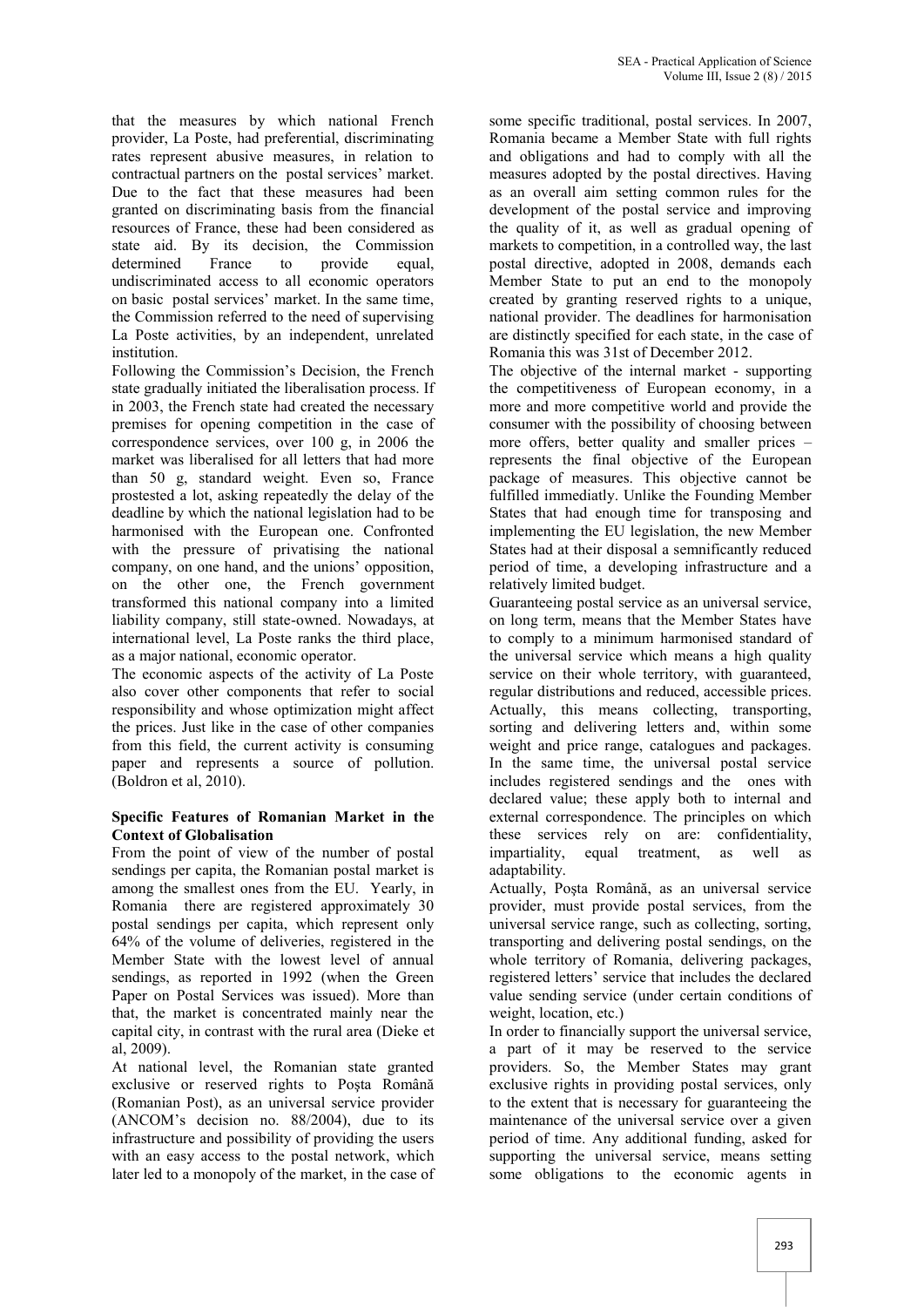exchange for the authorisation they received; for example, they might be asked to pay a contribution to a compensation fund, managed by a beneficiary's independent body. European and national legislation in this field state a common, minimum standard for the universal service and common norms for the reserved one. Even so, there are certain state measures that are not presented in the postal directives and might be in conflict with the norms appliable to the Member States, as they are stated by the Treaty. The autonomous behaviour of postal services' providers is also subject to competition rules stated in the Treaty.

Once the providers of universal services receive financial support, they have to justify it and this means additional costs for them. There are more methods for determining the level of such costs, but we choose Jaag's one (2010), which is based on the differencebetween the providers' profits, taking into consideration 2 scenarios: with or without universal services obligations.

At the national level of Romania, the national company Poșta Română has the right to access, with priority, the border points and customs; right of installing, maintaining, replacing and moving mailboxes on public buildings, including infrastructure,that are on the public property of state or territorial administrative units, free of any charge; to act as an universal service provider in international relations and close operational agreements as such; to use specific international forms, as stated in the international agreements to which Romania is part; to benefit from the sums of money or any other advantages to which is entitled to, under a compensation mechanism of costs incurred by providing postal services that are part of the universal service, as provided by law and the ANCOM (ANCOM – National Authority for Management and Regulations in Communications of Romania); exclusive right of providing reserved services, as set by ANCOM.

In the same time, until 31st December 2012, the national company had the exclusive right to provide postal services that refer to sending correspondence, with or without speed delivery, that weigh less than 50 g and whose rate is less than 2 RON, which meant:

a) collecting, sorting, transporting and delivering internal correspondence;

b) delivering correspondence sendings that were shipped from abroad to an address from Romania.

By ANCOM's decision, adopted at the end of December 2012, Poșta Română's right to provide the universal service was extended till the end of 2013, so that all the instruments needed for complete liberalization of the postal services' market are created. This decision gave enough time to Romanian authorities to create those appropriate market instruments. The mission of the Romanian authorities is not an easy one  $-$  to make the right

balance on the labour market, on one side and on the other one provide the universal service that meets quality standards, taking into consideration aspects like: complete market liberalisation and protecting the consumers' interests and also competition.

Controlling the main economic indicators represents the key to financial success in the case of Poşta Română. Constantin (2012) advances the following idea: the management strategies should be based on controlling costs correlated to turnover.

# **Conclusions**

The postal services' market reconfiguration determined by the process of liberalization presents both possitive and negative effects. In terms of consumers, the effects are obviously positive, but regarding the labour force, all the presure made by massive layoffs associated with the liberalization of the postal services' market is negatively influencing the productivity.As we mentioned before, the emphasis is placed on the costumer, who has now the possibility of choosing between more offers, better quality and smaller prices. The role of the Competition Authorities in this labourios process becomes crucial. The policies and strategies developed at both European and national level should focus on a high quality service, with accessible prices.

# **Acknowledgement**

This work was cofinanced from the European Social Fund through Sectoral Operational Programme Human Resources Development 2007- 2013, project number POSDRU/159/1.5/S/134197 ..Performance and excellence in doctoral and postdoctoral research in Romanian economics science domain".

# **References**

- [1] Baumann, F., Friehe, T, (2011. Market Liberalisation, Regulatory Uncertainty, and Firm Investment, *University of Konstanz - Depar tment of Economics Working Paper 2011-08,* Konstanz: University of Konstanz, pp. 1-9.
- [2] Boldron, F., Borsenberger C., Cremer H., Donder Ph., Joram, D., Roy, B., 2010. *Environmental cost and universal service obligations in the postal sector,* pp. 1-17.
- [3] Cazals, C., Florens, J.-P., Veruete-McKay, L., Rodriguez, F.,Soteri S., 2010. UK Letter Mail Demand: a Content Based Time Series Analysis using Overlapping Market Survey Statistical Techniques, Institutd'EconomieIndustrielle (IDEI) Working paper no. 616, Toulouse: Institutd'EconomieIndustrielle (IDEI), pp. 1-17.
- [4] Comandini, V.V., Mazzarella, F., 2011. *Competition and Regulation in the Italian*